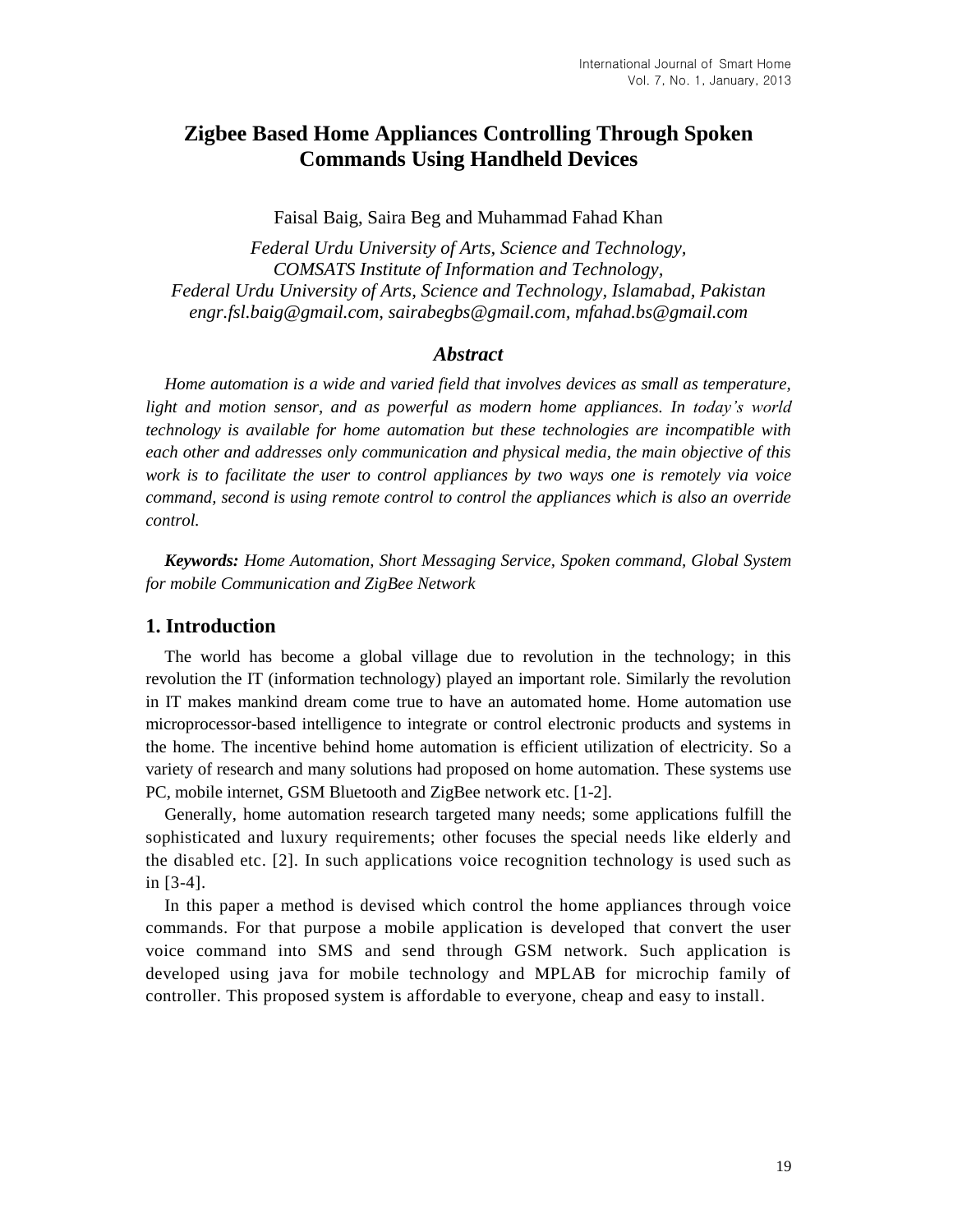# **2. Related Work**

In [2] authors present the low power RF ZigBee based voice control system for home automation. In this method ZigBee receives the voice command as input and then send that data to ARM9 controller which converts the input data in required format. After the conversion ARM9 controller send data to microcontroller via ZigBee where devices are attached. In proposed system voice command is simply converted into the digital data and sends serially as a packet of binary data. At receiver side digital data is again reconstructed into the voice and pass it to the computer through a sound card. In computer Visual Basic programming is running which use the Microsoft Speech API library for the voice recognition. After voice recognition, system generates the control characters which than used to switch OFF/ON the appliances. Control characters are sent wirelessly to the specified appliance.

[3] presents the client server based voice control system for home automation in wireless environment. Client system is used to capture the voice command and send that data to server via Wi-Fi wireless network. Server system is equipped GUI manager for implementing the speech recognition system. GUI is developed using Microsoft Visual Basic.net and speech recognition system is developed by using Microsoft Speech (SAPI). Server system converts the incoming voice data into the form which can used to handle home appliances. Results depict that the proposed system performance heavily relay on the wireless network coverage, distance, voice input type etc.

[4] discuss the mobile based voice command control and monitoring system. In the proposed architecture multi layer feed forward neural network is used for recognizing the suitable words. Authors develop an algorithm which converts the spoken input into text message after extracting the features such as; Cepstral coefficients, short time energy and zero crossing rate etc. For experimentation they used mobile phone model 6610. Results show that their proposed system accuracy is about 84%.

In [5] the prototype design of ZigBee based integrated remote control is discussed. Such architecture scheme has ability to control all appliances without additional hardware. Generally, connecting all appliances through a single home network is difficult because communication protocols are different. The integrated remote control is composed of three components; integrated remote controller, ZigBee to infrared converter, and ZigBee power adapter. ZigBee power adapter is used for those appliances that even do not have infrared remote device in order to connect with the home network.

A cell phone based home appliance control system is presented in [6]. In proposed system architecture authors used the J2ME language to program client cell phone. Master phone when receive commands from clients and perform action according to it via sending request to PIC microcontroller. Opto-coupler and static power switch (TRAIC) is used to interface the devices between the PIC and the home appliances.

[7] Authors present home controlling method through PC. In this paper they discussed two controlling procedures methods; time and speech. User interface is developed using VB 6.0 language and for voice recognition they used Microsoft voice engine tools. Moreover they used parallel ports in order to transfer data from computer to specific device which to be controlled. They test their proposed scheme on eight different appliances and got satisfactory results.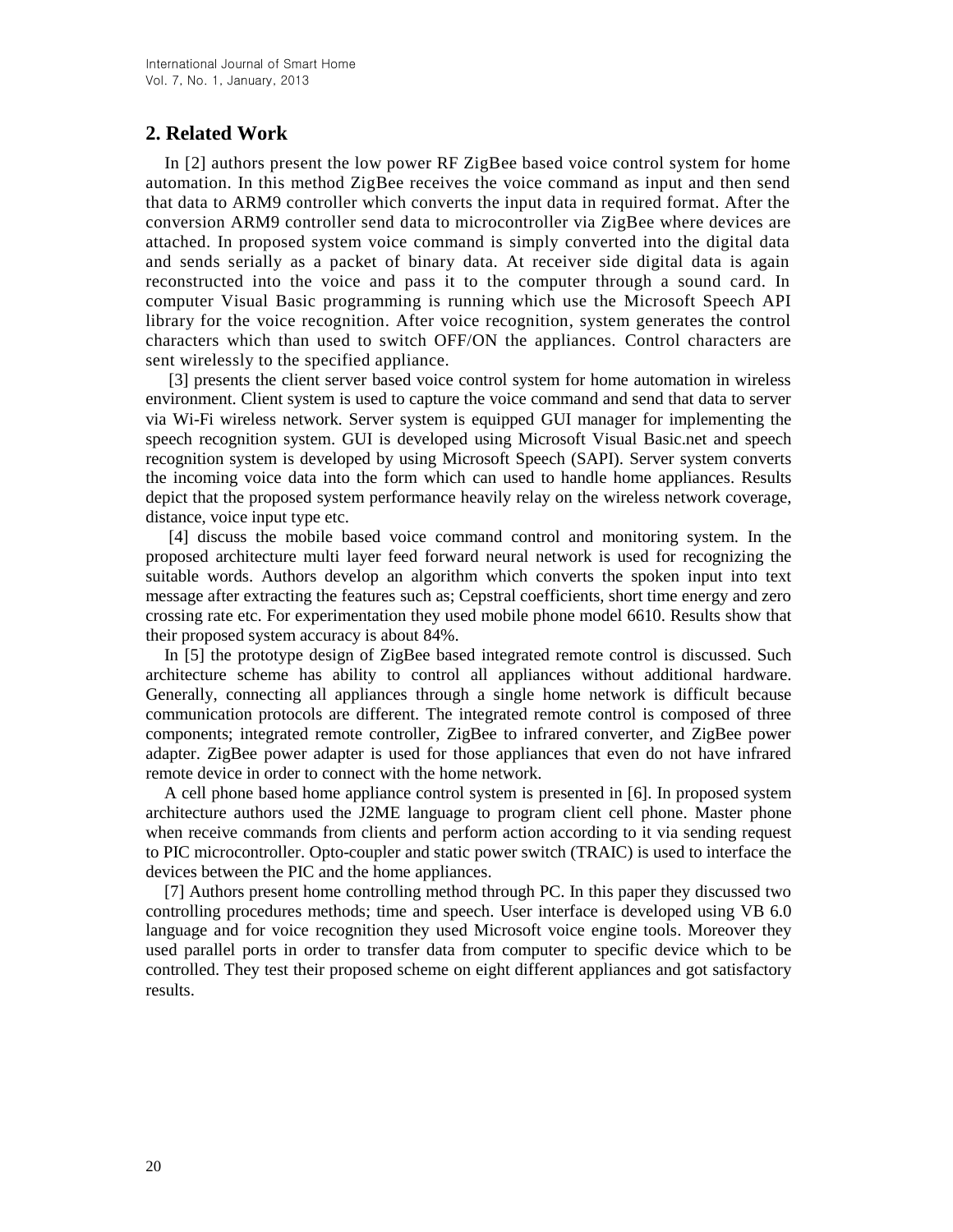# **3. Proposed Methodology**

In this paper main aim is to propose model for home automation system. Proposed system architecture is shown in Figure 1.



**Figure 1. Proposed System Architecture** 

In the proposed method the user with android OS based Mobile speaks voice commands, the mobile application covert the voice command in to text and payload the command on GSM network via SMS. Table 1 shows basic command which is appended in SMS.

| <b>VOICE COMMANDS</b> | <b>SMS COMMANDS</b> |  |  |  |
|-----------------------|---------------------|--|--|--|
| Main console on       | 'MCONE'             |  |  |  |
| Main console off      | 'MCOFFE'            |  |  |  |
| Zone 1 appliances on  | 'Z1ONE'             |  |  |  |
| Zone 1 appliances off | 'Z10FFE'            |  |  |  |
| Zone 2 appliances on  | 'Z2ONE'             |  |  |  |
| Zone 2 appliances off | 'Z2ONE'             |  |  |  |
| Light zone 1 on       | 'LZ10NE'            |  |  |  |
| Light zone 1 off      | 'LZ10FFE'           |  |  |  |
| Fan zone 2 on         | 'FZ2ONE'            |  |  |  |
| Fan zone 2 off        | 'FZ2OFFE'           |  |  |  |

**Table 1. Basic Commands**

On the receiver side these commands are received and transfer to the controller using Bluetooth medium which is further precede. A snapshot of proposed system algorithm is given in Figure 2.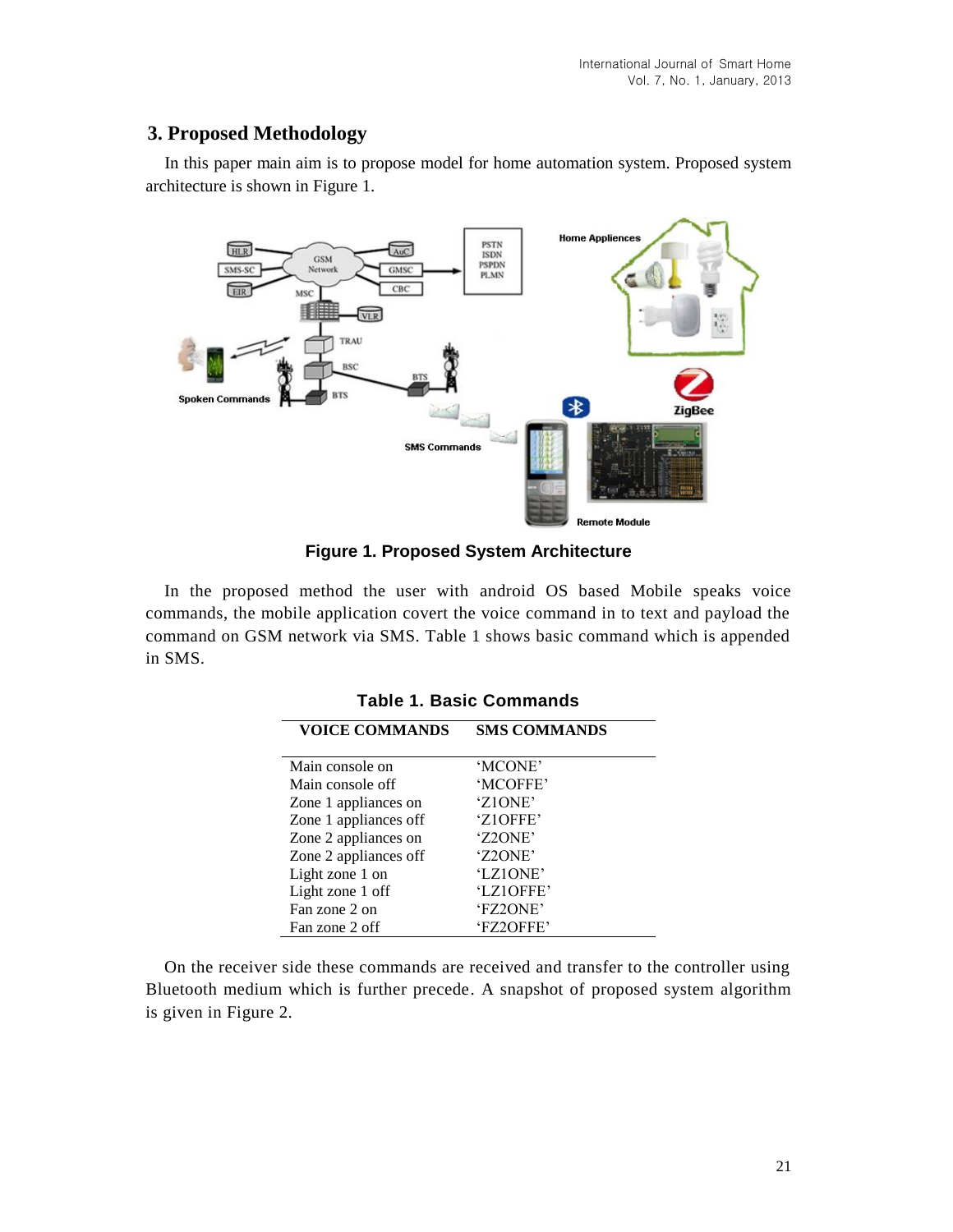| <b>Begin</b>                                              |
|-----------------------------------------------------------|
| Check connected hardware                                  |
| <b>If</b> hardware test fails                             |
| Return                                                    |
| End                                                       |
| Else if hardware tests succeed then                       |
| Successful communication                                  |
| If system gets a voice to text SMS command                |
| Check the authenticity                                    |
| If voice to SMS command not from the preconfigured number |
| <i>Abort</i>                                              |
| Else                                                      |
| Receive the voice to SMS command                          |
| If command is about controlling the appliances            |
| Send the command to remote unit through control unit      |
| wait for acknowledgment                                   |
| if acknowledged                                           |
| Else retry                                                |
| End                                                       |
| If command is about knowing the status of appliances      |
| Check the status of appliances and                        |
| sends the status                                          |
| End                                                       |

## **Figure 2. Proposed System Algorithm**

#### **3.1 Hardware Design**

The Hardware design is subdivided in to three parts due to different functionality of the proposed system, the main purpose of the system is to receive the commands and apply action according to it. In the first part which is the heart of this work is the control unit; it initialize the devices which were attached to the control unit which is Bluetooth Device and Zigbee transceiver, after this it looks for the command when it is received it simply transfer the command to the remote unit. At the remote unit checks for the incoming command when it is received it applies action and sends a feedback to the user for the completion and the proper operation of the command. The override control is a simply remote control which is programmed to check for the user entered key, when key is pressed it decode the pressed key and send the authorized command to the user.

*Control unit:* The heart of this hardware is PIC16F877A [9], when the command is completely received it is transferred to the microcontroller PIC16F877A through Bluetooth Module BTM 222 [11], as shown in Figure 3, which uses AT commands serially to communicate with the mobile.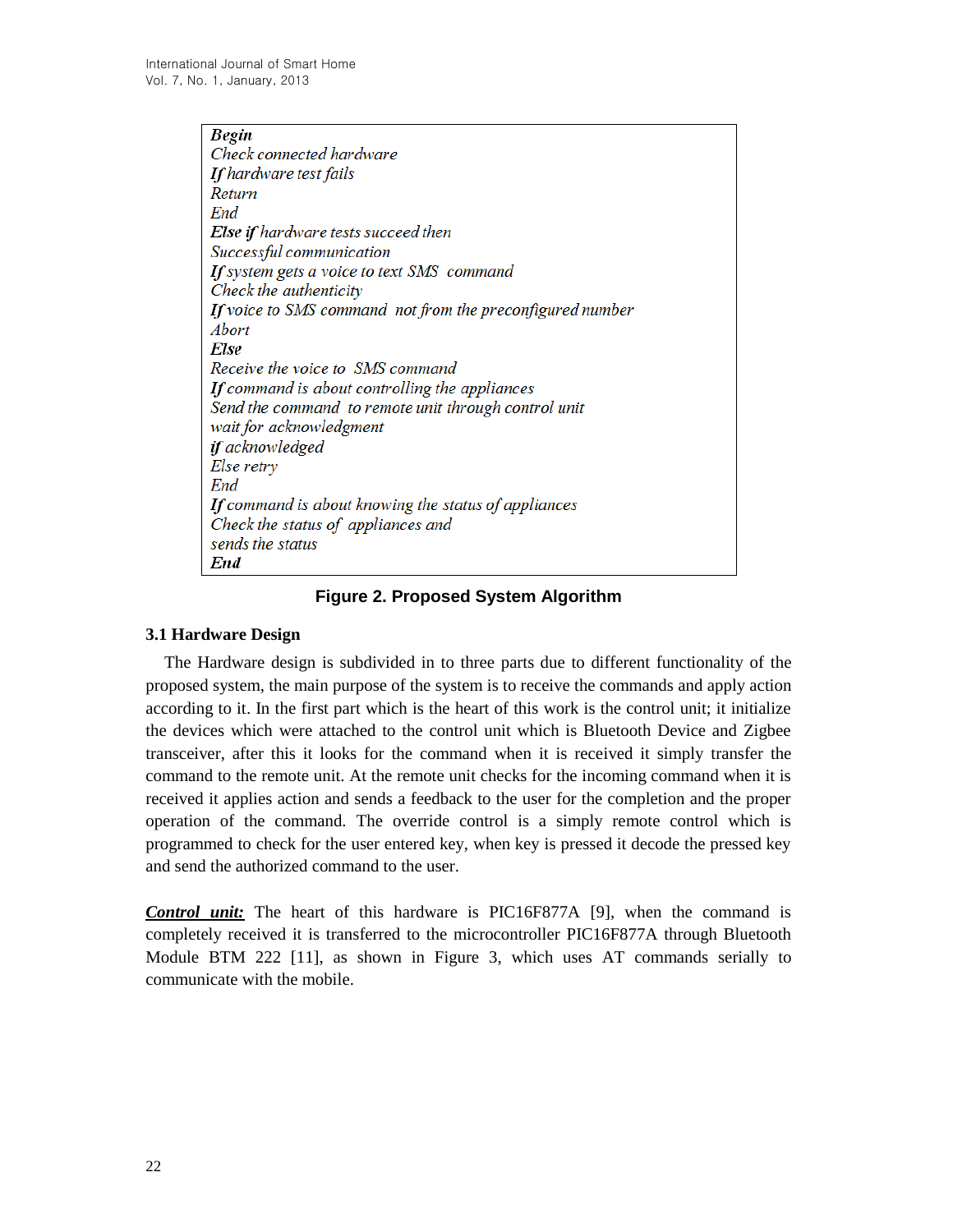

**Figure 3. Shows BTM 222**

After the complete reception of command it is transferred to remote unit through ZigBee transceiver of MC13211 ZigBee Compliant Platform 2.4 GHz Low Power Transceiver for the IEEE 802.15.4.[10], MC13211 is shown in Figure 4.



**Figure 4. MC13211**

**Remote unit:** The remote unit consists of a micro controller PIC16f877A and ZigBee transceiver MC13211. These transceivers are programmed to communicate with the main controller using serial communication protocol to acknowledge for data transmission and reception. When the command is completely received the controller switch on the concern appliance. The circuit which is used to switch on the device consist of MOC3021 an optical triac and BTA16 triac as shown in Figure 5.



**Figure 5. MOC 3021**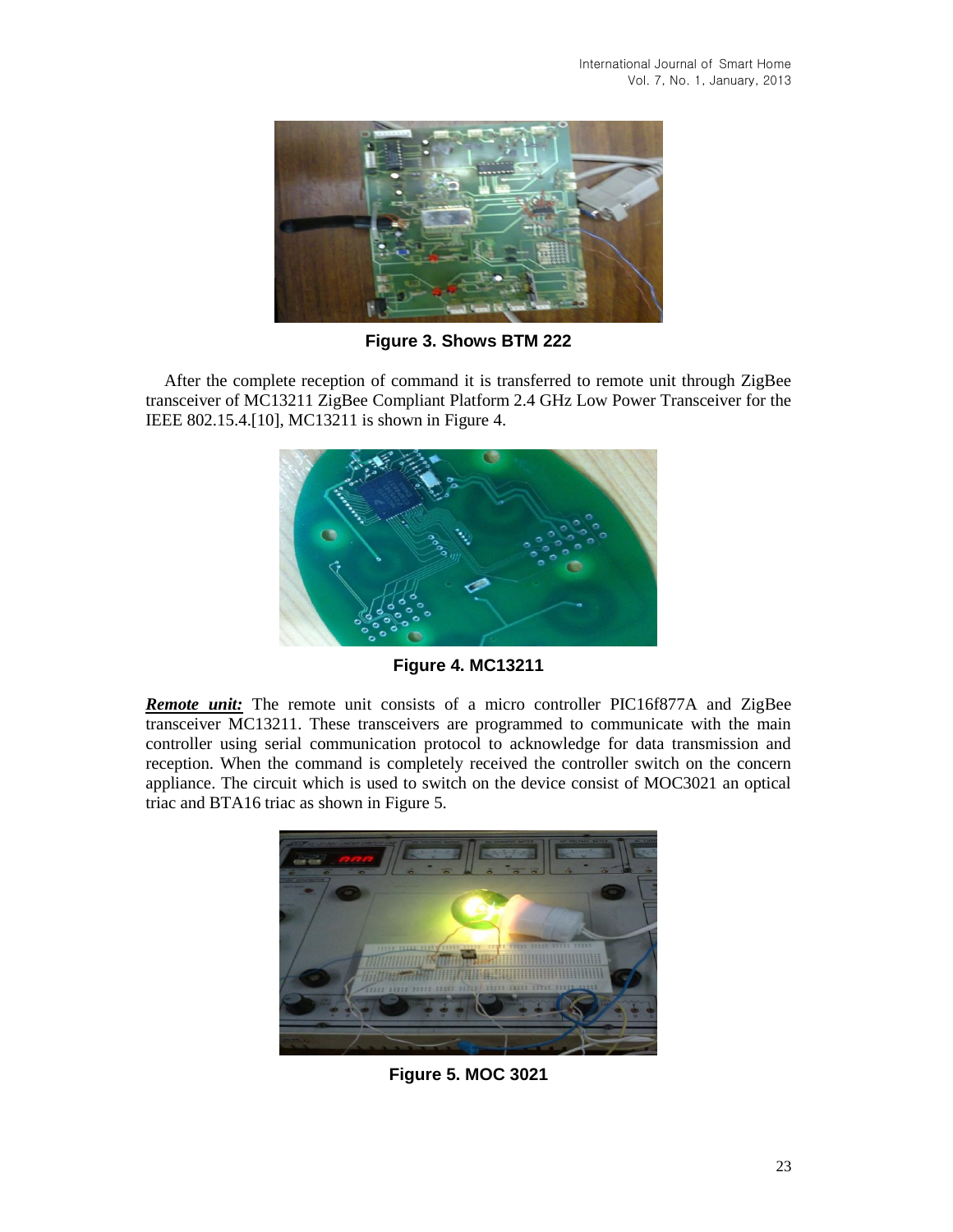When the device is ON the current transducer HX-05P use to sense the current for the proper operation of the appliance and send back the acknowledgment to the main feedback to control unit about the proper operation of the command.

*Override control:* This section describes the override control for the appliances to facilitate the user by using a remote control to switch ON/OFF the device.

### **3.2 Software Part**

Another important aspect of the proposed system is software part which contains a procedure that converts voice command into text. As showed in proposed architecture that for voice commands mobile phone is used. To convert voice command into text an application is developed using android intent API 2.01. Voice to text conversion procedure is as follows;

- First, convert the input voice into signed ByteOutputStream.
- After that, converts that signed ByteOutputStream into unsigned integer array.
- Now converts the unsigned integer array into their respective Extended ASCII characters. But before that conversion add 255 to all those values in array which falls in the range of 0-31 in order to move that range up to 255-287 respectively.
- Now append that ASCII characters as payload text of SMS and send via GSM network.

At receiver side, when mobile phone receives such SMS, first it extracts the payload text and then it converts that text into the format which can easily readable to the microcontroller. After that mobile phone send that text to microcontroller via Bluetooth component for further processing.

## **4. Results and Discussions**

The proposed system has a tendency to convert voice commands in to text. To enable such feature we installed the software in the android OS based mobile phone. After that we test the working of our proposed system on different appliances as shown in Figure 6.



**Figure 6. Voice Command Tests for Home Appliances**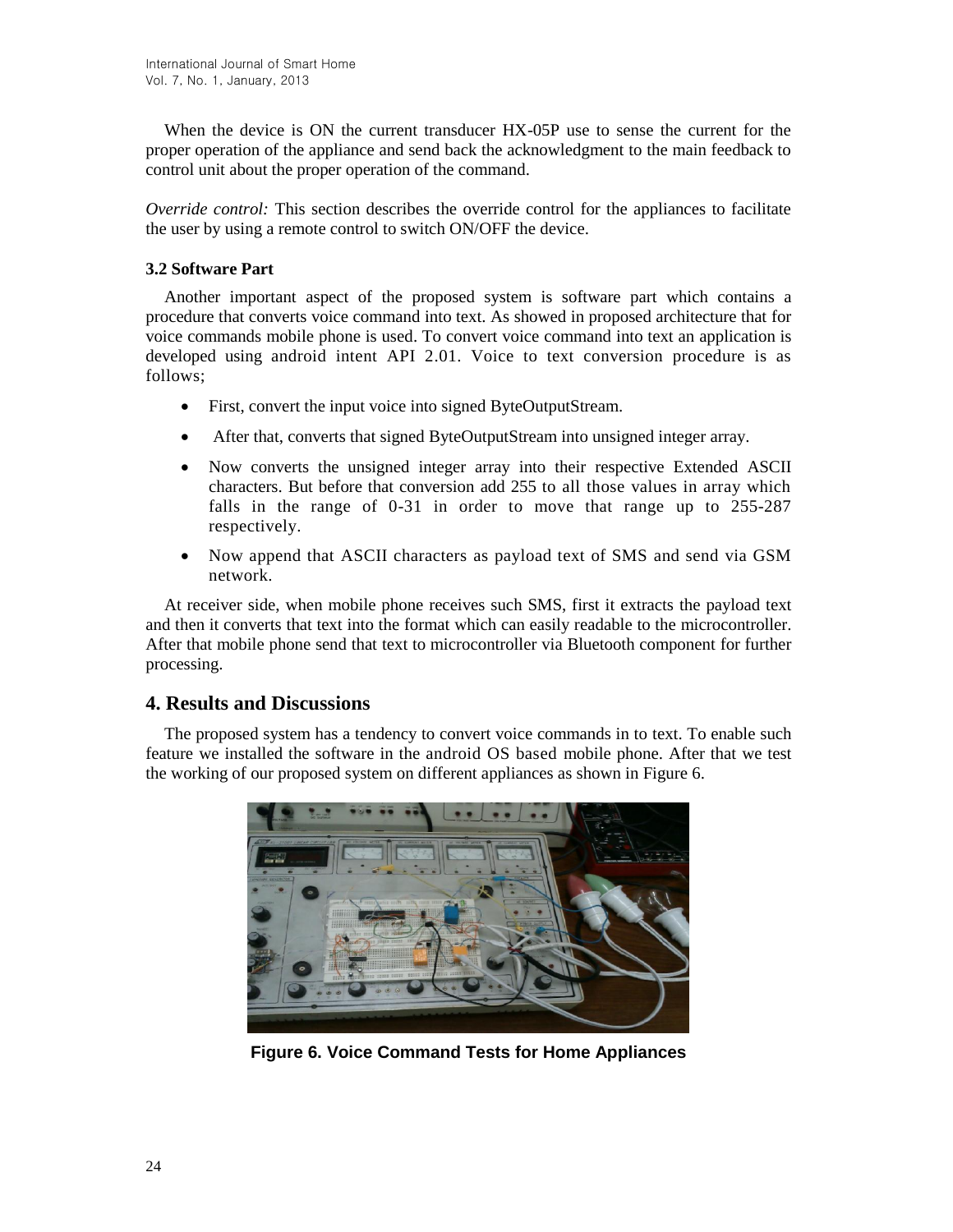When the user speaks the command 'Zone 1 appliance on' it convert the voice in to SMS command 'Z1ONE' and append the given command in to the SMS payload. The given table 2 shows the commands for appliances control. After the reception of the SMS on the receiver end the command is transferred to the Controller module using Bluetooth interface. When that command is completely transferred than controller send the command to the remote unit through ZigBee interface, ZigBee provide the advantages of interfacing multiple points to one control unit. Remote unit apply the action on the received command and send a feedback to the control unit.

| <b>VOICE COMMANDS</b> | SMS COMMANDS         | SMS COMMANDS ACKNOWLEDGEMENT |                           |
|-----------------------|----------------------|------------------------------|---------------------------|
|                       |                      | <b>SUCCESS</b>               | <b>FAILURE</b>            |
| Main console on       | 'MCONE'              | 'Main console on K'          | 'Main console on N'       |
| Main console off      | 'MCOFFE'             | 'Main console off K'         | 'Main console off N'      |
| Zone 1 appliances on  | 'Z <sub>1</sub> ONE' | 'Zone 1 appliances on K'     | 'Zone 1 appliances on N'  |
| Zone 1 appliances off | 'Z1OFFE'             | 'Zone 1 appliances off K'    | 'Zone 1 appliances off N' |
| Zone 2 appliances on  | 'Z2ONE'              | 'Zone 2 appliances on K'     | 'Zone 2 appliances on N   |
| Zone 2 appliances off | 'Z2ONE'              | 'Zone 2 appliances off K'    | 'Zone 2 appliances off N' |
| Light zone 1 on       | 'LZ10NE'             | 'Light zone 1 on K'          | 'Light zone 1 on N'       |
| Light zone 1 off      | 'LZ1OFFE'            | 'Light zone 1 off K'         | 'Light zone 1 off N'      |
| Fan zone 2 on         | 'FZ2ONE'             | 'fan zone 2 on K'            | 'fan zone 2 on N'         |
| Fan zone 2 off        | 'FZ2OFFE'            | 'fan zone 2 off K'           | 'fan zone 2 off N'        |

**Table 2. Voice Commands and SMS Commands with Acknowledgement**

### **5. Conclusion**

This paper presents a wireless based home automation system which can be controlled through spoken commands. In the proposed architecture, wireless component is added by GSM and for home networking ZigBee technology is used. For voice command processing an application is developed and installed in the mobile phone.

## **References**

- [1] A. S. DiCarlo and G. Cove, "Smart Homes (Home Automation)", **(2012)** August 30, http://www.aging.ny.gov/livableny/resourcemanual/design/iv1c.pdf.
- [2] Y. B. Krishna and S. Nagendram, "Zigbee Based Voice Control System for Smart Home", International Journal Computer Techology & Applications, vol. 3, no. 1, **(2012)**, pp.163-168.
- [3] B. Mardiana, H. Hazura, S. Fauziyah, M. Zahariah, A. R. Hanim and M. K. Noor Shahida, "Homes Appliances Controlled Using Speech Recognition in Wireless Network Environment", International Conference on Computer Technology and Development (ICCTD), **(2009)**, pp. 285- 288.
- [4] N. P. Jawarkar, V. Ahmed and R. D. Thakare, "Remote Control using Mobile through Spoken Commands", IEEE - International Consortium of Stem Cell Networks (ICSCN) 2007, **(2007)**, pp. 622-625.
- [5] I. -K. Hwang, D. -S. Lee and J. -W. Baek, "Home Network Configuring Scheme for All Electric Appliances Using ZigBee-based Integrated Remote Controller", IEEE Transactions on Consumer Electronics, vol. 55, no. 3, **(2009)** August, pp. 1300-1307.
- [6] M. S. Nasr, F. H. A. S. Azwai, "Friendly home automation system using cell phone and J2ME with feedback instant voice messages", 2009 IEEE/ACS International Conference on Computer Systems and Applications, **(2009)**, pp. 531-538.
- [7] S. M. A. Haque, S. M. Kamruzzaman and Md. A. Islam, "A System for Smart-Home Control of Appliances Based on Timer and Speech Interaction", Proceedings of the 4th International Conference on Electrical Engineering & 2nd Annual Paper Meet, **(2006)** January 26-28, pp. 128-131.
- [8] http://jaspreetscodezone.blogspot.com/2008/01/interfacing-relays-using-parallel-port.html.
- [9] http://ww1.microchip.com/downloads/en/devicedoc/39582b.pdf.
- [10] http://cache.freescale.com/files/rf\_if/doc/ref\_manual/MC1321xRM.pdf.